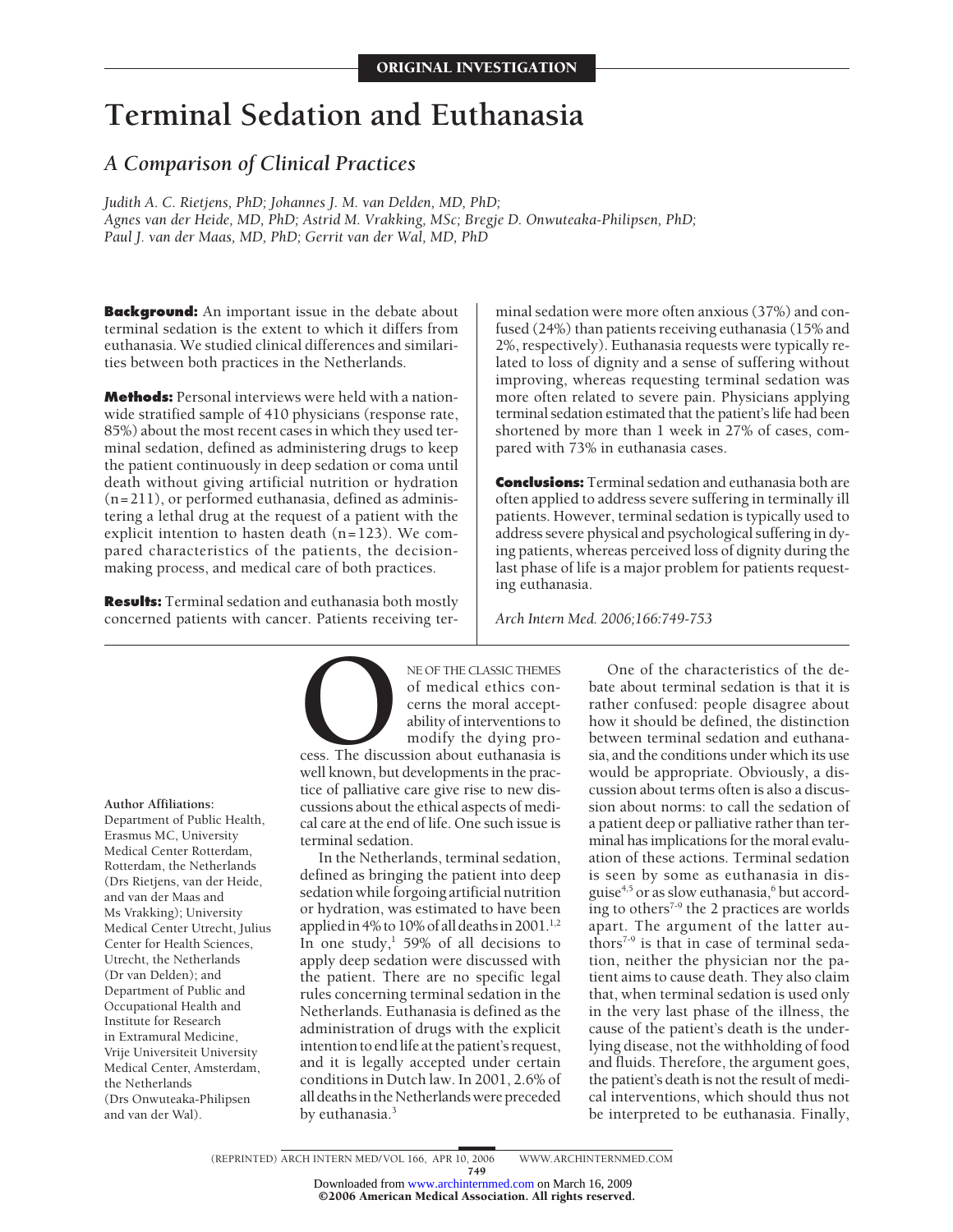they claim that terminal sedation is used to address clinical problems other than those addressed by euthanasia.

In this article, we describe the extent to which these claims are reflected in the empirical data that are available on medical end-of-life decisions in the Netherlands. Cases of euthanasia and terminal sedation are compared for characteristics of the physicians and patients involved, of the decision-making process, and of the clinical course that followed the decision. Insight into the extent to which these practices can be distinguished based on their clinical characteristics may contribute to the debate about whether terminal sedation resembles euthanasia.

#### METHODS

## **POPULATION**

We interviewed a nationwide stratified sample of 410 physicians: 125 general practitioners, 77 nursing home physicians, and 208 clinical specialists (cardiologists; surgeons; and specialists in internal medicine, pulmonology, and neurology). The specialists involved in our study attended about 95% of all deaths in the Netherlands in 2001. The physicians representing the 5 selected clinical specialties attended 86% of all in-hospital deaths. The sample size was determined by the likelihood that these specialists had attended deaths and the likelihood that they had been involved with different types of end-of-life decisions. The respondents were selected according to the following criteria: They had to be in active practice at the time of the interview and to have actively practiced medicine within the registered specialty for the past 2 years in the same setting. All addresses were taken from the professional registries of the relevant specialties. To arrive at the desired number of 410 physicians (the number that proved to yield sufficient numbers of cases of euthanasia in previous studies $10,11$ ), we sampled 482 physicians. Seventy-two physicians (15%) declined to take part in the study: 17% of clinical specialists, 18% of general practitioners, and 3% of nursing home physicians. Face-to-face interviews were conducted by experienced part-time working or recently retired physicians who were trained to use the structured questionnaires. All interviews took place between March 2002 and October 2002. We applied strict rules to ensure the anonymity of all physicians and patients studied.

#### **MEASUREMENT INSTRUMENTS**

The interview schedule addressed experiences with end-oflife decision-making processes. Terminal sedation was defined as the administration of drugs to keep the patient in deep sedation or coma until death, without giving artificial nutrition or hydration. Questions about the practice of terminal sedation concerned the physician's most recent patient to have received terminal sedation (n=211). Euthanasia was defined as the administration of drugs with the explicit intention of ending the patient's life at his or her explicit request. Questions about the practice of euthanasia concerned the physician's most recent patient to have received euthanasia during the period 1996 to 2002 (n=123). Nursing home physicians were not interviewed about their most recent case of euthanasia because it is known that only 2% to 4% of all cases of euthanasia are performed by them. $^2$  For both practices, we collected data on the patient's characteristics, such as age, sex, and main diagnosis. Type of physician was a proxy for place of death. Euthanasia is always provided at the request of the patient; for cases of terminal sedation, we asked the physicians whether they had discussed their decision to apply terminal sedation with the patient and relatives and whether the patient had requested terminal sedation. Discussion about and requests for terminal sedation could concern deep sedation, the forgoing of artificial nutrition or hydration, or both. For both practices, the most important reasons for the request of the patient were asked. The presence of 15 symptoms, despite treatment, was evaluated on a 5-point Likert scale. Furthermore, we asked whether other treatments aimed at curing or prolonging life were available at the time of the decision-making process, the physician's intention concerning the hastening of death, which drugs were used, the time interval between administering the drugs and the death of the patient, and the estimated degree of shortening of life. Our questionnaire was largely based on questionnaires that were used in previous studies.10,11 Its validity was enhanced by testing it in pilot interviews.

#### **STATISTICAL ANALYSIS**

The 5 response categories of the questions about symptoms (1,"symptom not present," to 5,"symptom strongly present despite treatment") were dichotomized into "symptom present despite treatment" (response categories 4 and 5) and "symptom not present" (response categories 1, 2, and 3). All percentages were corrected for missing values, which involved less than 5% of all cases for all variables. We used  $t$  tests,  $\chi^2$  tests, and Fisher exact tests to identify differences between patients who received terminal sedation and patients who received euthanasia.

#### RESULTS

Of the 410 physiciansinterviewed, 96 reported that theyhad experience with both practices; 115, with terminal sedation only; and 97,with euthanasia only.The remaining 102 physicians did not have experience with either of these practices. General practitioners reported the majority of euthanasia cases (55%), whereas most cases of terminal sedation were reported by clinical specialists (49%). Thismeans that 55% of the euthanasia cases were performed at home, whereas 49% of the terminal sedation cases occurred in a hospital.

Of the physicians' most recent cases, patients who received terminal sedation were, on average, older (mean age, 72 years) than patients who received euthanasia (mean age, 63 years) (**Table 1**). Of all patients receiving euthanasia, 88% had cancer; this percentage was 54% for patients receiving terminal sedation. In the latter group, cardiovascular diseases were also rather common (24%). In 61% of the cases, the physician had discussed the application of terminal sedation with the patient; in 34% of the cases, the patient had requested the terminal sedation; and in 27%, the physician had discussed the possibility of terminal sedation with the patient, and the patient agreed. Relatives were involved in the decisionmaking process in 93% of the cases. In 4% of all terminal sedation cases, there was no patient or family consent for applying deep sedation (data not shown). Euthanasia was by definition requested by the patient.

Compared with patients who received euthanasia, those who received terminal sedation were more often reported to suffer from anxiety (37% vs 16%; *P*<.001), confusion (24% vs 2%; *P*-.001), depression (17% vs 10%; *P*=.06), bedsores (14% vs 3%; *P*=.002), loss of appetite (85% vs 72%; *P*=.003), and unclear consciousness (28% vs 0%; *P*<.001) and were more likely to be inactive (88% vs 74%; *P*=.001) (**Table 2**). In contrast, patients who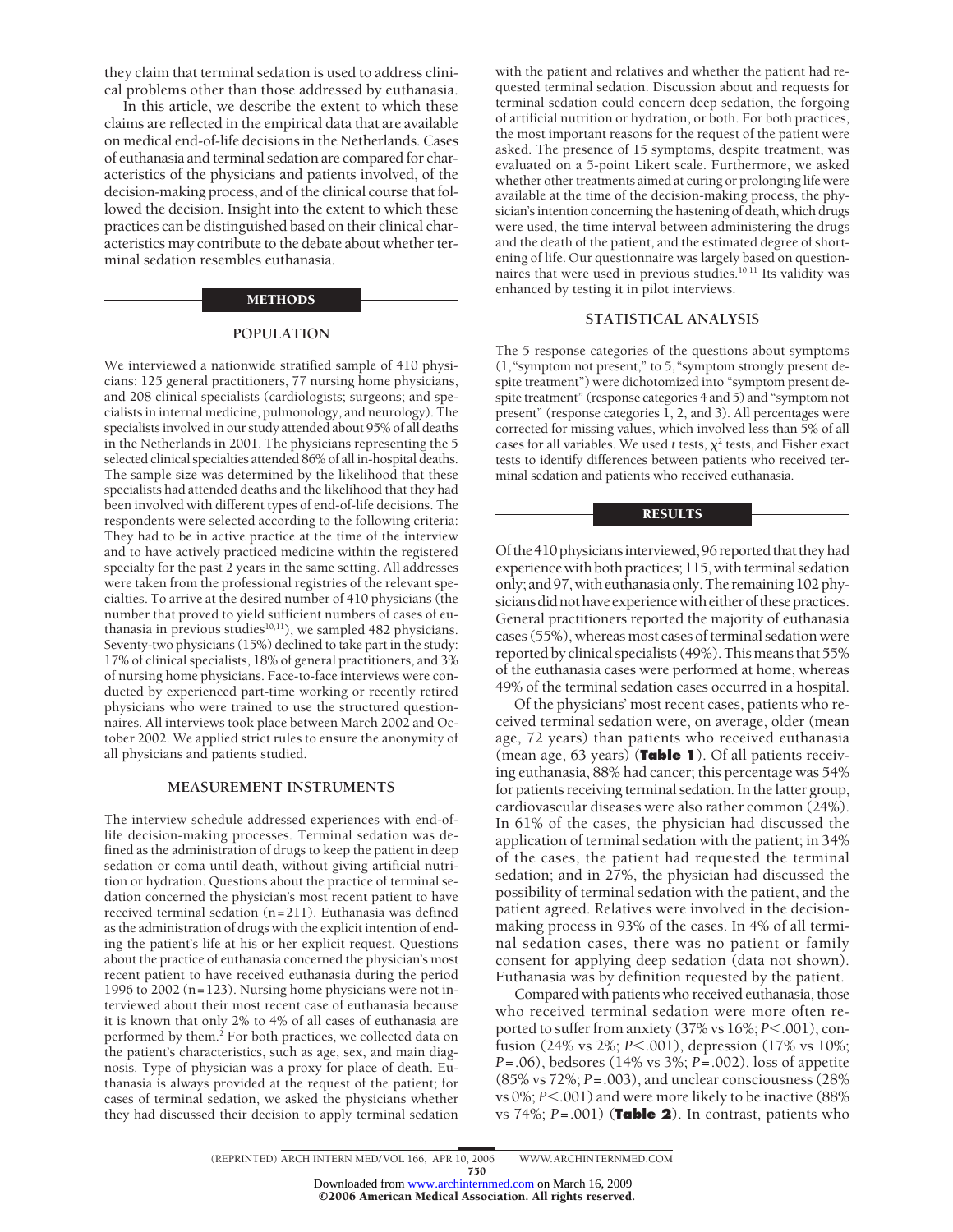#### **Table 1. Characteristics of Patients Who Received Euthanasia or Terminal Sedation\***

| <b>Terminal</b><br><b>Sedation</b><br>$(n = 211)$ | <b>Euthanasia</b><br>$(n = 123)$ | Ρ<br><b>Valuet</b> |
|---------------------------------------------------|----------------------------------|--------------------|
| 72.0 (14.0)                                       | 62.5 (14.2)                      | < 0.001            |
|                                                   |                                  |                    |
| 99 (47)                                           | 69 (56)                          | .11                |
| 112 (53)                                          | 54 (44)                          |                    |
|                                                   |                                  |                    |
| 113 (54)                                          | 108 (88)                         | < 0.01             |
| 51 (24)                                           | 5(4)                             |                    |
| 47 (23)                                           | 10(8)                            |                    |
|                                                   |                                  |                    |
| 53 (25)                                           | 68 (55)                          | < 0.01             |
| 55 (26)                                           |                                  |                    |
| 103 (49)                                          | 55 (45)                          |                    |
|                                                   |                                  |                    |
| 128 (61)                                          | 123 (100)                        | < 0.01             |
|                                                   |                                  | < 0.01             |
| 196 (93)                                          |                                  |                    |
|                                                   | 72 (34)                          | 123 (100)          |

\*Data are given as number (percentage).

 $\dagger$ Age, *t* test; sex,  $\chi^2$  test; diagnosis, Fisher exact test; specialty,  $\chi^2$  test; and decision discussed with and decision requested by patient,  $\chi^2$  test.

‡In the Netherlands, specialty is a reliable proxy for place of death: general physicians generally attend patients dying at home, nursing home physicians attend patients dying in nursing homes, and clinical specialists generally attend patients dying in a hospital.

§Nursing home physicians were not interviewed about their most recent case of euthanasia.

The decision to apply deep sedation or to perform euthanasia. Discussion about and requests for terminal sedation could concern either the deep sedation, the forgoing of artificial nutrition or hydration, or both.

¶Not asked in the case of euthanasia.

received euthanasia suffered more often from nausea (38% vs 23%; *P*=.005) and vomiting (22% vs 10%; *P*=.004); if only symptoms that were strongly present were considered, patients receiving terminal sedation not only experienced these symptoms but also were significantly more often reported to have pain and dyspnea and more often felt very ill than patients receiving euthanasia (data not shown). Physicians reported in 86% of the cases of terminal sedation that no other potentially curing or lifeprolonging treatments were available, whereas this percentage was lower for cases of euthanasia (77%, *P*=.04).

**Table 3** shows the most important reasons for patients to request either terminal sedation (n=72) or euthanasia (n=123), as reported by the physicians. Euthanasia requests were mostly related to patients' sense of suffering without improving (82%) and loss of dignity (63%); these percentages were lower for patients who requested terminal sedation (60% and 18%, respectively). In addition, physicians more often reported loss of independence (33%) and a feeling of immobility because of physical limitations (18%) as reasons for patients to request euthanasia compared with patients requesting terminal sedation (6% and 7%, respectively). Requests for terminal sedation were related to suffering from severe pain more often than were requests for euthanasia (57% vs 36%).

Of all casesin which physicians had administered terminal sedation, 17% involved an explicit intention of hastening death (**Table 4**). This explicit intention was related to

#### **Table 2. Symptoms and Availability of Other Treatment Options at the Time of the Decision-Making Process\***

| Symptom <sup>+</sup>                | <b>Terminal</b><br><b>Sedation</b><br>$(n = 211)$ | <b>Euthanasia</b><br>$(n = 123)$ | P<br>Value‡ |
|-------------------------------------|---------------------------------------------------|----------------------------------|-------------|
| Pain                                | 120 (57)                                          | 63 (51)                          | .29         |
| <b>Dyspnea</b>                      | 90(43)                                            | 40 (33)                          | .06         |
| Coughing                            | 53 (25)                                           | 29(24)                           | .82         |
| <b>Nausea</b>                       | 49 (23)                                           | 46 (38)                          | .005        |
| Vomiting                            | 22(10)                                            | 27(22)                           | .004        |
| Constipation                        | 37(18)                                            | 22(18)                           | .90         |
| <b>Bedsores</b>                     | 29(14)                                            | 4(3)                             | .002        |
| Not active                          | 185 (88)                                          | 91 (74)                          | .001        |
| Felt very ill                       | 181 (88)                                          | 107(87)                          | .82         |
| No appetite                         | 176 (85)                                          | 88 (72)                          | .003        |
| Fatigue                             | 150 (71)                                          | 99 (80)                          | .07         |
| Unclear consciousness               | 59 (28)                                           | $\theta$                         | < 0.001     |
| Anxiety                             | 78 (37)                                           | 20(16)                           | < 0.001     |
| Confusion                           | 51 (24)                                           | 2(2)                             | < 0.001     |
| Depression                          | 36(17)                                            | 12(10)                           | .06         |
| Absence of other treatment options. | 182 (86)                                          | 95 (77)                          | .04         |

\*Data are given as number (percentage).

†Symptom was present despite potential treatment possibilities.

 $\ddagger$ *P* values calculated by  $\chi^2$  tests or Fisher exact tests (2-sided); absence of other treatment options,  $\chi^2$ .

§Potentially curing or life-prolonging treatments.

#### **Table 3. Most Important Reasons\* for Patients' Requests for Euthanasia or Terminal Sedation, According to Physicians**

| <b>Reason</b>                       | <b>Terminal Sedation</b><br><b>Patients</b><br>Involved in<br><b>Decision-Making</b><br><b>Process</b><br>$(n = 72)$ | <b>Euthanasia</b><br>$(n = 123)$ | P<br><b>Valuet</b> |
|-------------------------------------|----------------------------------------------------------------------------------------------------------------------|----------------------------------|--------------------|
| Suffering without<br>improving      | 41 (60)                                                                                                              | 101 (82)                         | .001               |
| Loss of dignity                     | 12 (18)                                                                                                              | 77 (63)                          | < 0.001            |
| Weakness and fatique                | 26(38)                                                                                                               | 53 (43)                          | .76                |
| Meaningless suffering               | 21(31)                                                                                                               | 46 (37)                          | .27                |
| Pain                                | 39(57)                                                                                                               | 44 (36)                          | .005               |
| Dependency                          | 4(6)                                                                                                                 | 41 (33)                          | < .001             |
| Fear of suffocating                 | 17(25)                                                                                                               | 30(24)                           | .88                |
| Did not want to bother<br>relatives | 6(9)                                                                                                                 | 19(15)                           | .16                |
| Sense of immobility                 | 5(7)                                                                                                                 | 22(18)                           | .04                |
| Vomiting                            | 10(15)                                                                                                               | 13(11)                           | .45                |
| Being tired of living               | 8(12)                                                                                                                | 7(6)                             | .16                |

Other reasons 10 (14) 20 (16) .66 \*One or more answers possible; data are given as number (percentage).  $\uparrow$ *P* values calculated by  $\chi^2$  tests and Fisher exact tests (1-sided). ‡Not asked in cases of euthanasia.

Depression  $1 (1)$   $1 (1)$   $> 99$ 

Dyspnea‡ 34 (50)

the use of sedatives in 2% of the cases, to the forgoing of artificial nutrition or hydration in 14%, and to both in 1%. Euthanasia is by definition administered with the explicit intention to hasten death. For 60% of the patients, terminal sedation was performed by administering benzodiazepines (sometimes combined with morphine) and in most remain-

<sup>751</sup>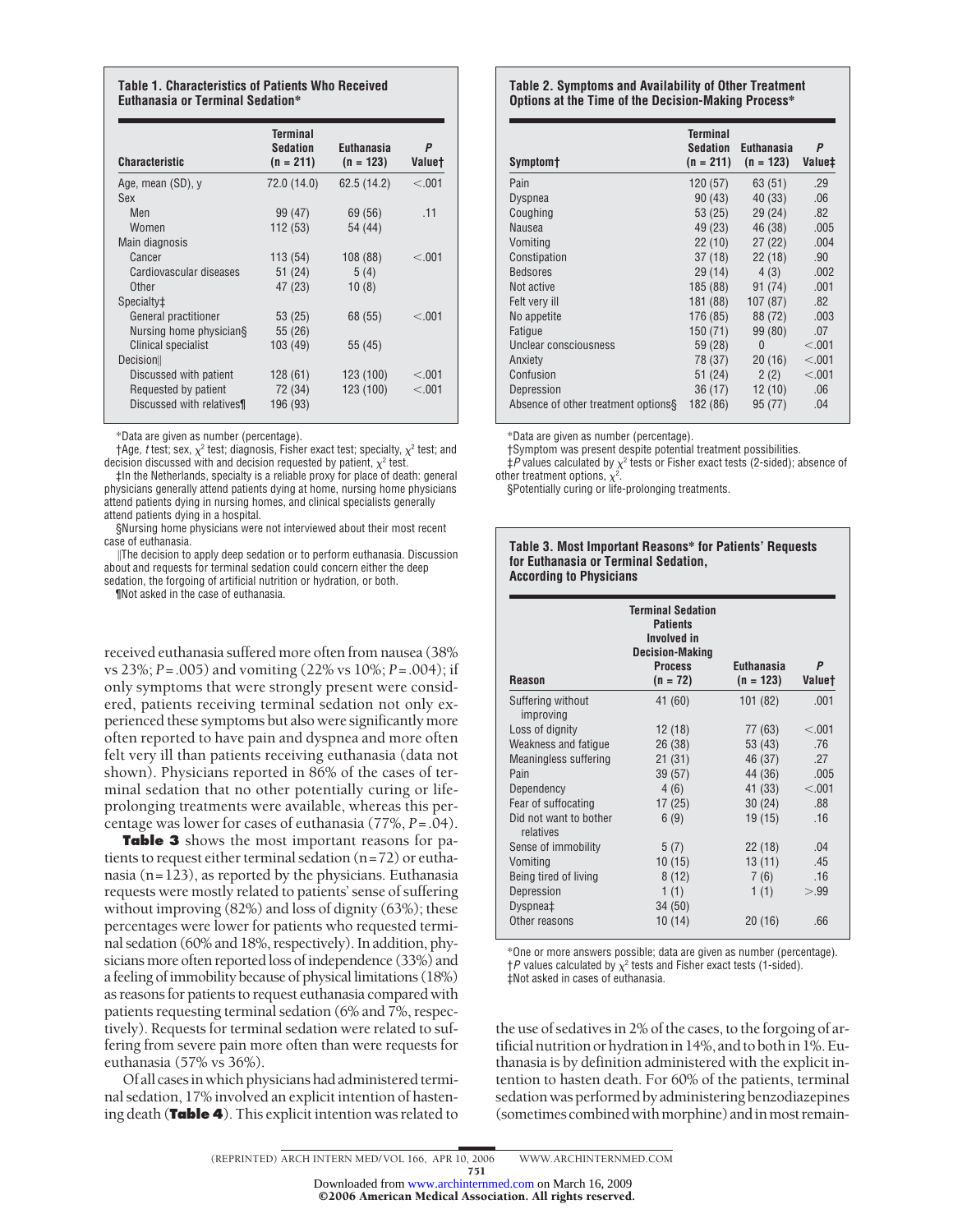| Variable                                                                                           | <b>Terminal Sedation</b><br>$(n = 211)$ | <b>Euthanasia</b><br>$(n = 123)$ |
|----------------------------------------------------------------------------------------------------|-----------------------------------------|----------------------------------|
| The decision was made with the explicit intention of hastening death to                            | 36(17)                                  | 123 (100)                        |
| Drugs administered <sup>+</sup>                                                                    |                                         |                                  |
| Neuromuscular relaxants or barbiturates                                                            | $\mathbf{0}$                            | 108 (94)                         |
| Benzodiazepines (potentially combined with morphine but not with muscle relaxants or barbiturates) | 128(60)                                 | 3(3)                             |
| Morphine (not combined with benzodiazepines, muscle relaxants, or barbiturates)                    | 76 (36)                                 | 3(3)                             |
| Other drugs                                                                                        | 6(3)                                    | 1(1)                             |
| Time between administering drugs and death+                                                        |                                         |                                  |
| $<$ 1 h                                                                                            | 2(1)                                    | 115(94)                          |
| $1-24h$                                                                                            | 77 (37)                                 | 7(6)                             |
| $1-2d$                                                                                             | 58 (28)                                 | $\theta$                         |
| $3-7d$                                                                                             | 60(29)                                  | $\bf{0}$                         |
| $>1$ wk                                                                                            | 9(4)                                    | $\mathbf{0}$                     |
| Estimated shortening of lifet                                                                      |                                         |                                  |
| No shortening or $<$ 24 h                                                                          | 81(40)                                  | 1(1)                             |
| $1-7d$                                                                                             | 67(33)                                  | 31(26)                           |
| $1-4$ wk                                                                                           | 44 (21)                                 | 60(51)                           |
| $>1$ mo                                                                                            | 13(6)                                   | 26(22)                           |

\*Data are given as number (percentage).

†*P*-.001, calculated by Mann-Whitney *U* tests.

 $\pm$ Explicit intention of terminal sedation concerned: forgoing artificial nutrition or hydration (n = 29; 14% of cases); applying deep sedation (n = 4; 2%); or both  $(n = 3; 1\%)$ .

ing patients by administering morphine only, whereas for 94% of the patients, euthanasia was performed by administering neuromuscular relaxants or barbiturates. Of all patients who received terminal sedation, 38% died within 24 hours and 96% within 1 week after the administration of the medication, whereas most patients receiving euthanasia died within 1 hour (94%) (P<.001). Physicians applying terminal sedation estimated that the patient'slife had been shortened by 24 hours or less in 40% of the cases, and by more than 1 week in 27%. For euthanasia, these estimates were 1% and 73%, respectively ( $P < 001$ ).

We performed all analyses for the subgroup of respondents who had experience with both practices to determine whether differences between both practices were associated with differences in physicians' preferences for these practices. Similarly, we performed all analyses only for patients with cancer to determine whether differences between both practices are mainly attributable to differences in diagnosis. These analyses resulted in similar distributions of the data.

#### **COMMENT**

The bottom line of both practices, terminal sedation and euthanasia, obviously is a patient who suffers severely from a fatal disease. However, there are marked differences. By definition, patients receiving euthanasia were actively involved in the decision-making process. This is true of only slightly more than half of the patients receiving terminal sedation, although relatives were almost always involved. Compared with the patients receiving euthanasia, patients who were terminally sedated were, on average, older, less often suffered from cancer and more often from cardiovascular disease, and less often died at home. Terminal sedation was more often used in patients with unclear consciousness, anxiety, and confusion and in the absence of other treatment options. Furthermore, patient requests for terminal sedation were more often based on pain than were requests for euthanasia, which were more often based on a sense of suffering without chance of improving and on a perceived loss of dignity and independence. The intent of the physician in cases of terminal sedation was less often to shorten life, and the shortening of life due to terminal sedation was limited. Thus, patients who are terminally sedated are generally sicker and closer to death than patients receiving euthanasia. Two findings may seem to contradict this conclusion: patients receiving euthanasia more often suffered from nausea and vomiting. However, terminal sedation is not obviously a medically appropriate answer to these symptoms. Furthermore, these symptoms may be closely connected to a sense of loss of dignity, which was a common reason for requesting euthanasia and not for requesting terminal sedation.

The finding that requests for euthanasia are often inspired by a sense of loss of dignity is described by others as well. Haverkate et al<sup>12</sup> found that avoiding loss of dignity is one of themostimportant reasons to request euthanasia. In addition, during the first year of legalized, physician-assisted suicide in Oregon, the decision to request and use a prescription for lethal medication was associated with concern about loss of autonomy or control of bodily functions, not with fear of intractable pain.13 Euthanasia seems to be used as a response to a crucial loss of dignity, whereas terminal sedation is not. In a study<sup>14</sup> within the Japanese population it was shown that respondentswho reject continuous deep sedation at the end of life were significantly more likely to regard dignity and preparation for death as important compared with respondents who would appreciate continuous deep sedation at the end of life.

It was found that general practitioners more often than clinical specialists performed euthanasia, whereas clinical